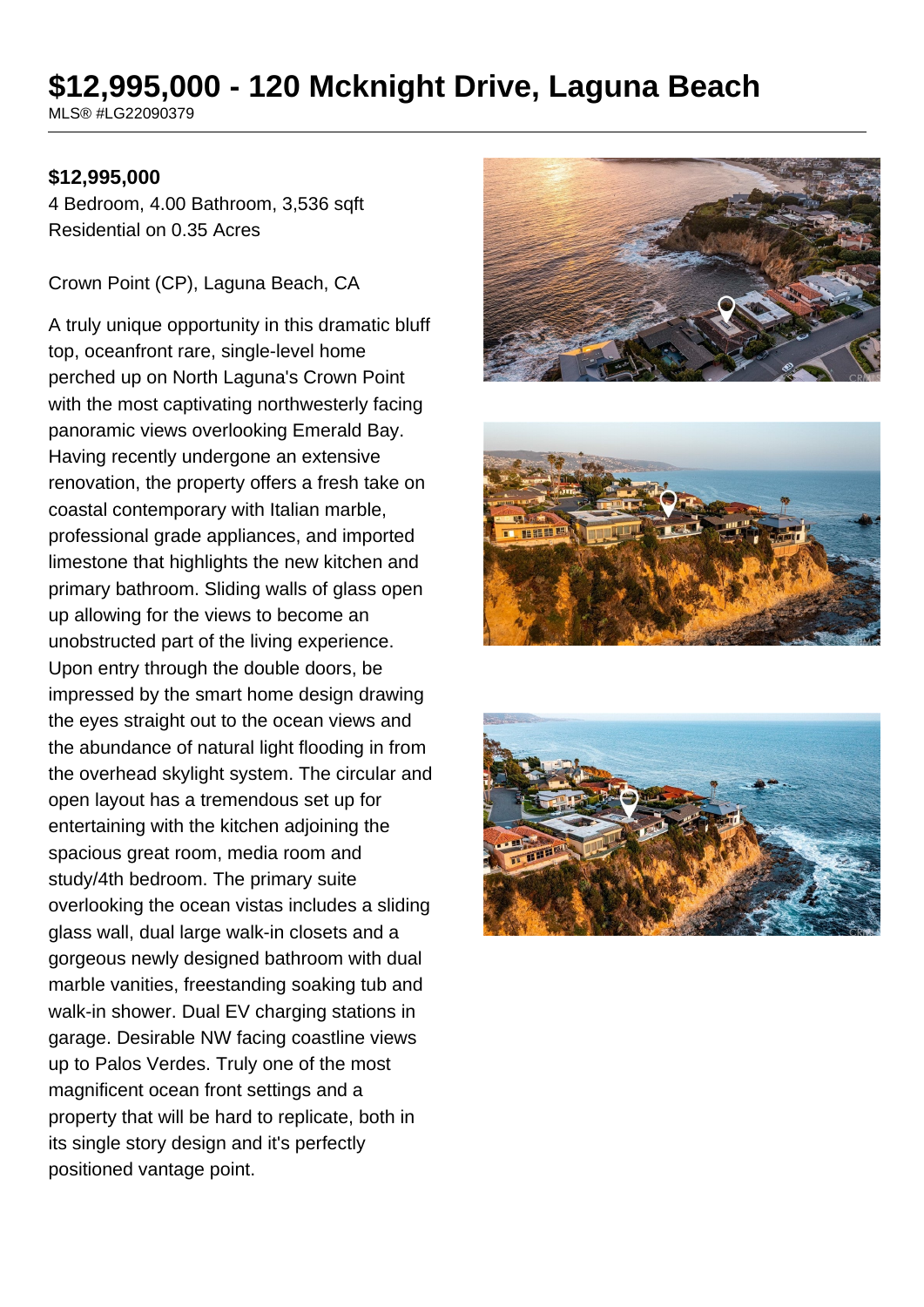Built in 1995

## **Essential Information**

| MLS@#                 | LG22090379                     |
|-----------------------|--------------------------------|
| Price                 | \$12,995,000                   |
| <b>Bedrooms</b>       | 4                              |
| <b>Bathrooms</b>      | 4.00                           |
| <b>Full Baths</b>     | З                              |
| <b>Half Baths</b>     | 1                              |
| <b>Square Footage</b> | 3,536                          |
| Acres                 | 0.35                           |
| <b>Year Built</b>     | 1995                           |
| <b>Type</b>           | Residential                    |
| Sub-Type              | <b>Single Family Residence</b> |
| <b>Style</b>          | Contemporary                   |
| Status                | Active                         |
|                       |                                |

## **Community Information**

| <b>Address</b> | 120 Mcknight Drive |
|----------------|--------------------|
| Area           | NL - North Laguna  |
| Subdivision    | Crown Point (CP)   |
| City           | Laguna Beach       |
| County         | Orange             |
| <b>State</b>   | СA                 |
| Zip Code       | 92651              |
|                |                    |

## **Amenities**

| <b>Parking Spaces</b> | 4                                     |
|-----------------------|---------------------------------------|
| Parking               | Driveway, Garage                      |
| # of Garages          | 2                                     |
| Garages               | Driveway, Garage                      |
| View                  | Catalina, Coastline, Ocean, Panoramic |
| Waterfront            | Ocean Front, Ocean Side Of Highway    |
| Pool                  | None                                  |

## **Interior**

| Interior                 | Tile                                                                  |
|--------------------------|-----------------------------------------------------------------------|
| <b>Interior Features</b> | Built-in Features, Balcony, High Ceilings, Living Room Deck Attached, |
|                          | Open Floorplan, Pantry, Stone Counters, Recessed Lighting, Wired for  |